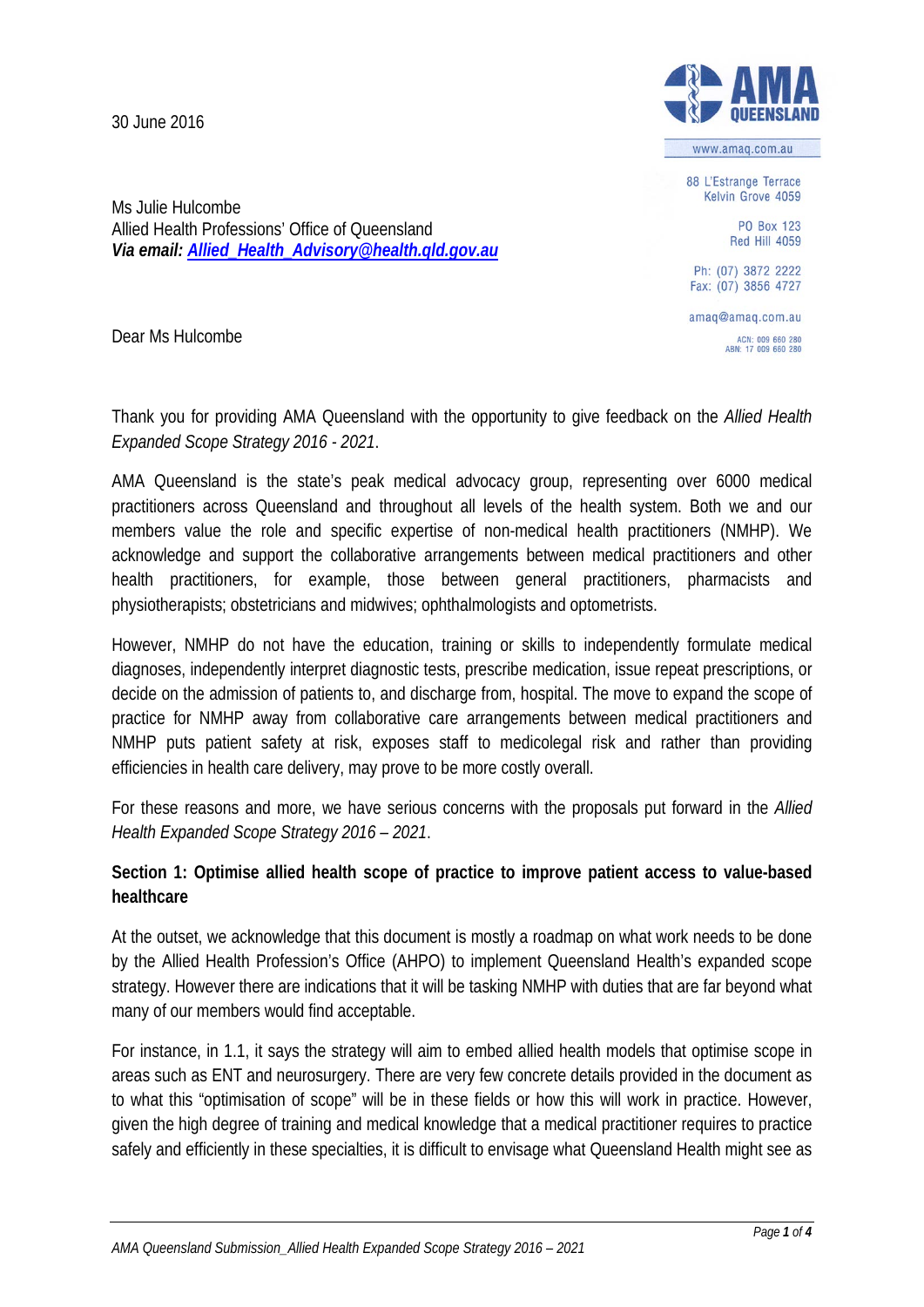an expanded scope of practice for NMHP in areas such as neurosurgery without compromising patient safety or diminishing a doctors timely access to patients who might require medical care.

AMA Queensland would therefore like to stress that while we have strong reservations in regard to expanding scope of practice for NMHP, if it is to occur at all it should only occur where:

- there is evidence to support the practice is safe, appropriate and benefits patients; and
- a doctor always leads the team the allied health professional is working in and has approved and delegated the practice and is available to give advice and support
- expanded scope of practice does not include the medical skills of diagnosis or prescribing prescription only medications (for example, S8 drugs)

Importantly, AMA Queensland supports better utilising the skills and expertise of NMHP within their current scopes of practice to maximise health system capacity and efficiency. There is a current deficiency in time available by allied healthcare practitioners for direct patient care – this deficiency requires correction prior to expansion in practice. AMA Queensland believes NMHP should be better resourced and enabled to maximise the full scope of their field of expertise, for example, rehabilitating ward patients, utilising physiotherapists in an emergency department setting to provide better quality and more effective care to patients.

In this sense, we cautiously welcome the strategic priority expressed within the *Allied Health Expanded Scope Strategy 2016 – 2021* of optimising allied health scope of practice in areas such as the ED. However, we are concerned that this will not be backed up with additional funding, as stated on page viii. It is clear to us that to optimise current scope of practice for NMHP it will be necessary to ensure that there is sufficient resources to ensure they are readily available to meet the needs of patients. Ancillary resourcing that supports current full scope (e.g. therapeutic equipment) should also be available. How this can be achieved without further resourcing in an environment where full scope of NMHP is not currently being achieved is difficult to understand.

# **Section 2: Develop evidence and promote research**

The lack of extra funding or resourcing is also a concern in regards to this part of the strategy. AMA Queensland appreciates the need to perform high quality, independent research, particularly given the scarcity of research which shows expanded scope can have a positive impact in the health system. However, we do question whether this should be a priority given that there will be no extra resourcing to fund this research. The money spent on commissioning this research would be better directed back into the health system to ensure that NMHP can practice at their full scope. In the design of trials attempting to show expanded scope might have some benefit, there needs to be careful selection of end points of relevance to meaningful patient outcomes and without any sense of role substitution with medical officers.

# **Section 3: Develop sustainable workforce capacity and capability**

AMA Queensland supports the principle of providing NMHP with extra training, education and tools to support their full scope role. NMHP must have core skills and appropriate competencies to support safe scopes of practice, attained by completing high quality and accredited education and training courses.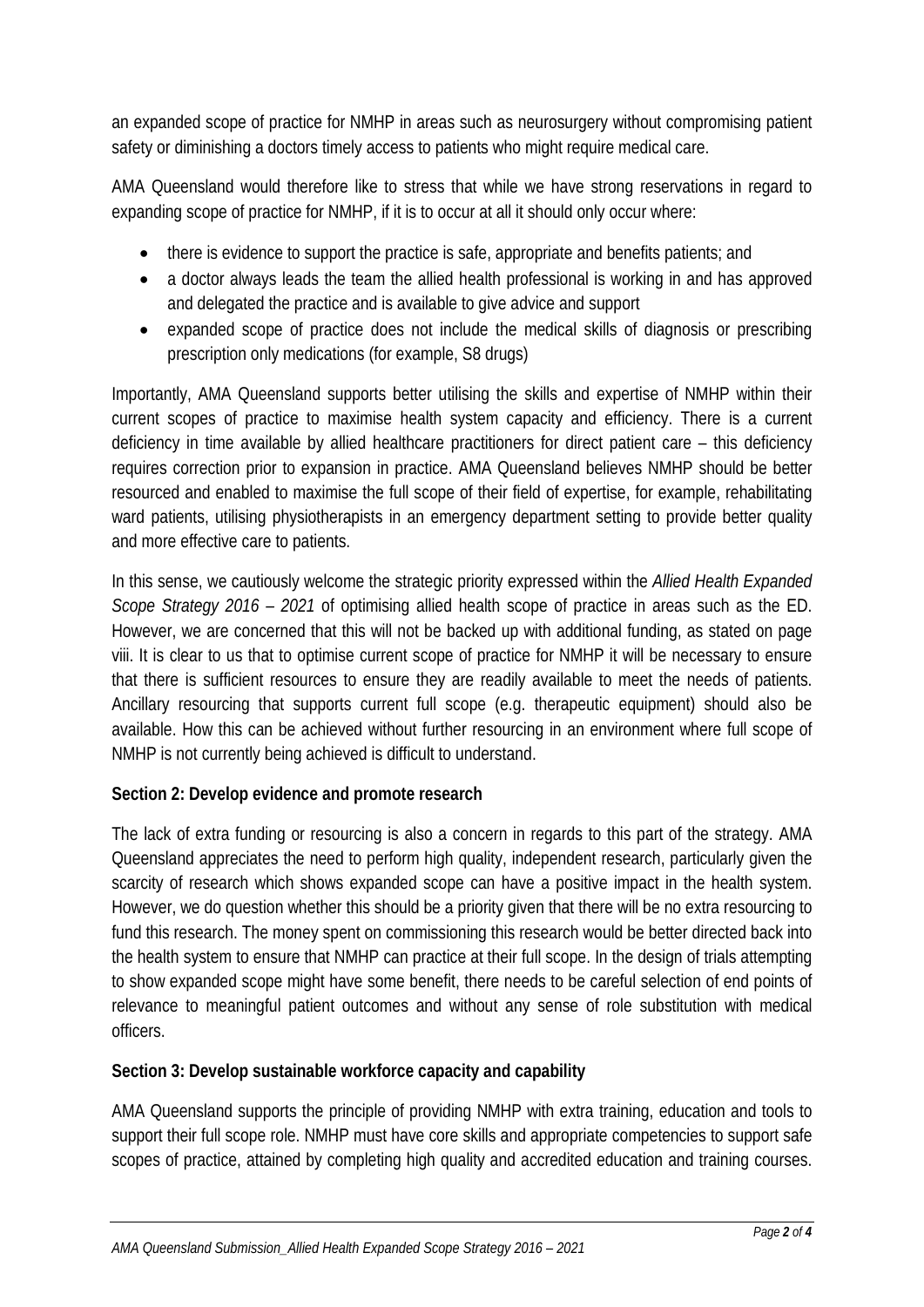Training to undertake services falling under medical practitioner scopes of practice is not appropriate given the over-supply of doctors in Australia. For example, a short graduate certificate or similar qualification in prescribing can never be an adequate substitute for the years of multi-faceted learning and mentoring undertaken by doctors and any suggestion that this is in any way equal to medical training is refuted.

However this again underlines our concern around the appropriateness of NMHP expanding their scope of practice. Currently medical practitioners are the only health professionals with the depth of education, training and skills to assess and diagnose the patient as a whole, know the full range of clinically appropriate treatments for given conditions and to understand the risks and benefits inherent in those treatments for individual patients' clinical circumstances. They are the only practitioners who are trained to deal with the complexities of patients with comorbidities. It is an essential part of the training and ongoing education of medical practitioners to perform many procedures and treat many patients covering the full spectrum of potential eventualities. Shifting responsibility for routine procedures or attempting to 'slice out' a small portion of this holistic medical officer role to NMHP will impact on the capacity of the health system to adequately train medical practitioners, shifts responsibility to ill-equipped colleagues and undervalues the role of medical practitioners.

Further, AMA Queensland is concerned that this change in scope is being suggested at a time when many medical graduates are already struggling to find available training opportunities. All health practitioners need to undertake a wide range and scope of cases - simple, routine and complex - in order to become, and remain, appropriately skilled. Extending the scope of practice of NMHPs has the potential to negatively impact upon this essential training for medical graduates, and is further reason why AMA Queensland urges the Government to implement this model with care and not until after full scope models have been successfully implemented. Current proposals for co-signed scripts between pharmacists and doctors deprive junior doctors of critical discussion and learning opportunities.

# **Section 4: Maximise opportunities and address persistent barriers**

AMA Queensland supports further engagement between the AHPO and its stakeholders and consumers. We also support moves by the AHPO to seek funding for its initiatives from the Commonwealth and other levels of government. However we reiterate our belief that any funding should first be directed as achieving full scope of practice before expanding scope to support current activity and not reach towards role substitution with doctors.

# **General Comments**

As the Allied Health Professions Office continues to develop the strategy and the specifics of an expanded scope model for Queensland, AMA Queensland would like to provide some general advice in regards to our view on the matter.

AMA Queensland does not support independent diagnosis and treatment of medical conditions by NMHP. This encourages fragmented healthcare and presents an inherent risk to patient safety.

Nor does AMA Queensland support independent prescribing by NMHP outside a collaborative arrangement with a supervising medical practitioner and never of potentially dangerous drugs such as S8's. This is in the interests of patient safety and quality of care.